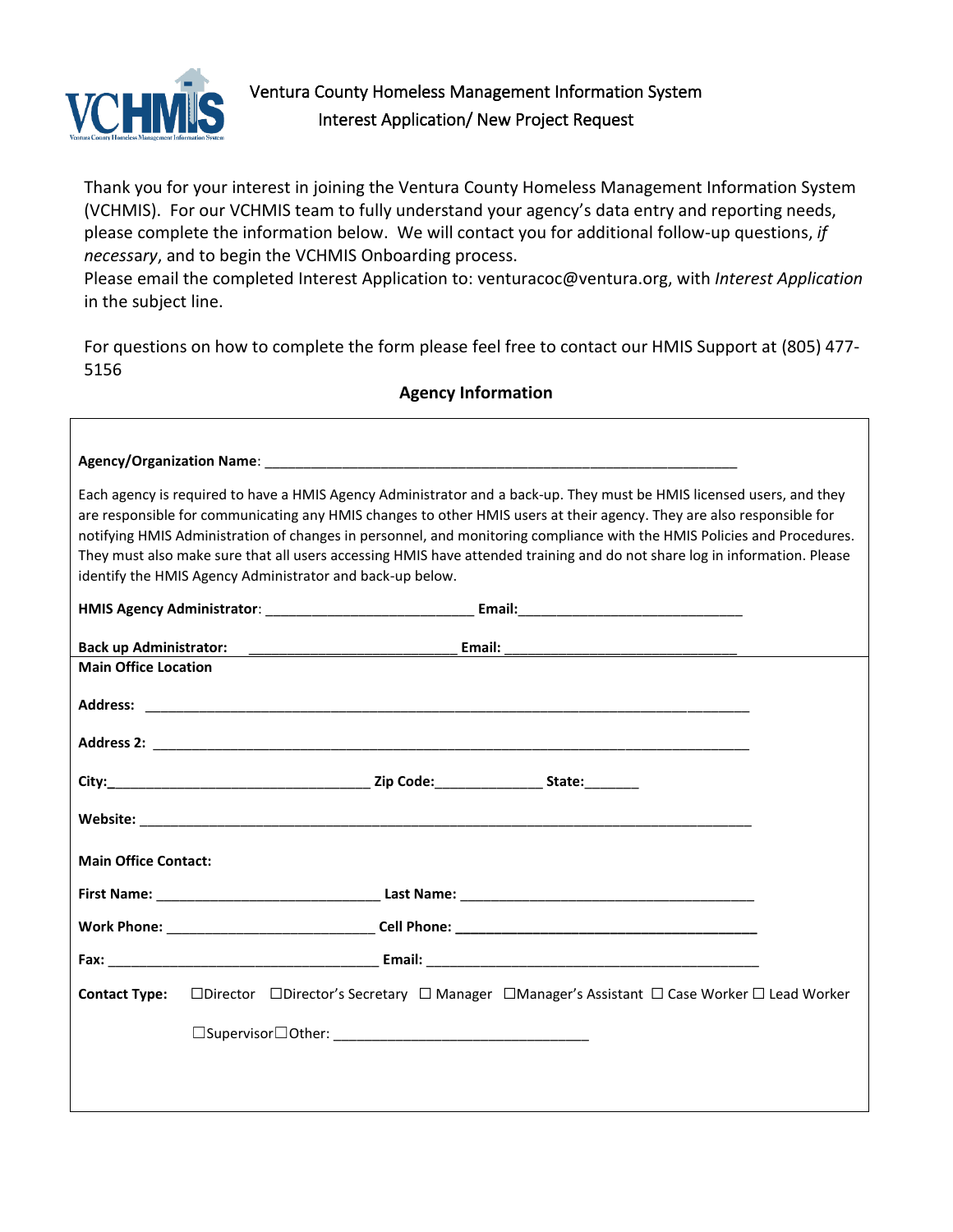#### **Program Information**

| Project Type (Please indicate the type of homeless service(s) you will be offering). Please choose only one project type per                                                                                                                                                                                                          |                                                                                            |
|---------------------------------------------------------------------------------------------------------------------------------------------------------------------------------------------------------------------------------------------------------------------------------------------------------------------------------------|--------------------------------------------------------------------------------------------|
| request.                                                                                                                                                                                                                                                                                                                              |                                                                                            |
|                                                                                                                                                                                                                                                                                                                                       |                                                                                            |
| Project Type: Please choose only one                                                                                                                                                                                                                                                                                                  |                                                                                            |
| $\Box$ Emergency Shelter                                                                                                                                                                                                                                                                                                              | $\Box$ PH- Housing Only (no disability required for entry)                                 |
| $\Box$ Homeless Prevention                                                                                                                                                                                                                                                                                                            | □ Street Outreach                                                                          |
| $\Box$ PH-Permanent Supportive Housing (disability required for<br>entry)                                                                                                                                                                                                                                                             | $\Box$ PH- Rapid Re-housing                                                                |
| $\Box$ Transitional Housing                                                                                                                                                                                                                                                                                                           | $\Box$ Services Only                                                                       |
| $\Box$ Safe Haven                                                                                                                                                                                                                                                                                                                     | $\Box$ Coordinated Assessment                                                              |
| $\Box$ Day Shelter                                                                                                                                                                                                                                                                                                                    | $\Box$ PH- Housing with services                                                           |
|                                                                                                                                                                                                                                                                                                                                       |                                                                                            |
| <b>Project Location</b>                                                                                                                                                                                                                                                                                                               |                                                                                            |
| Please report the address associated with the project where most project housing/services is located. Scattered-site housing<br>projects, Street Outreach, and Services Only projects should record the address of their administrative office.<br>$\Box$ If project location is the same as Main Office location, please check here. |                                                                                            |
|                                                                                                                                                                                                                                                                                                                                       |                                                                                            |
|                                                                                                                                                                                                                                                                                                                                       |                                                                                            |
|                                                                                                                                                                                                                                                                                                                                       |                                                                                            |
| Project Contact (For MOU, Invoicing, New User Requests, Disable User Requests)                                                                                                                                                                                                                                                        |                                                                                            |
| First Name: _                                                                                                                                                                                                                                                                                                                         |                                                                                            |
|                                                                                                                                                                                                                                                                                                                                       |                                                                                            |
|                                                                                                                                                                                                                                                                                                                                       |                                                                                            |
| <b>Contact Type:</b>                                                                                                                                                                                                                                                                                                                  | □Director □Director's Secretary □ Manager □Manager's Assistant □ Case Worker □ Lead Worker |
|                                                                                                                                                                                                                                                                                                                                       |                                                                                            |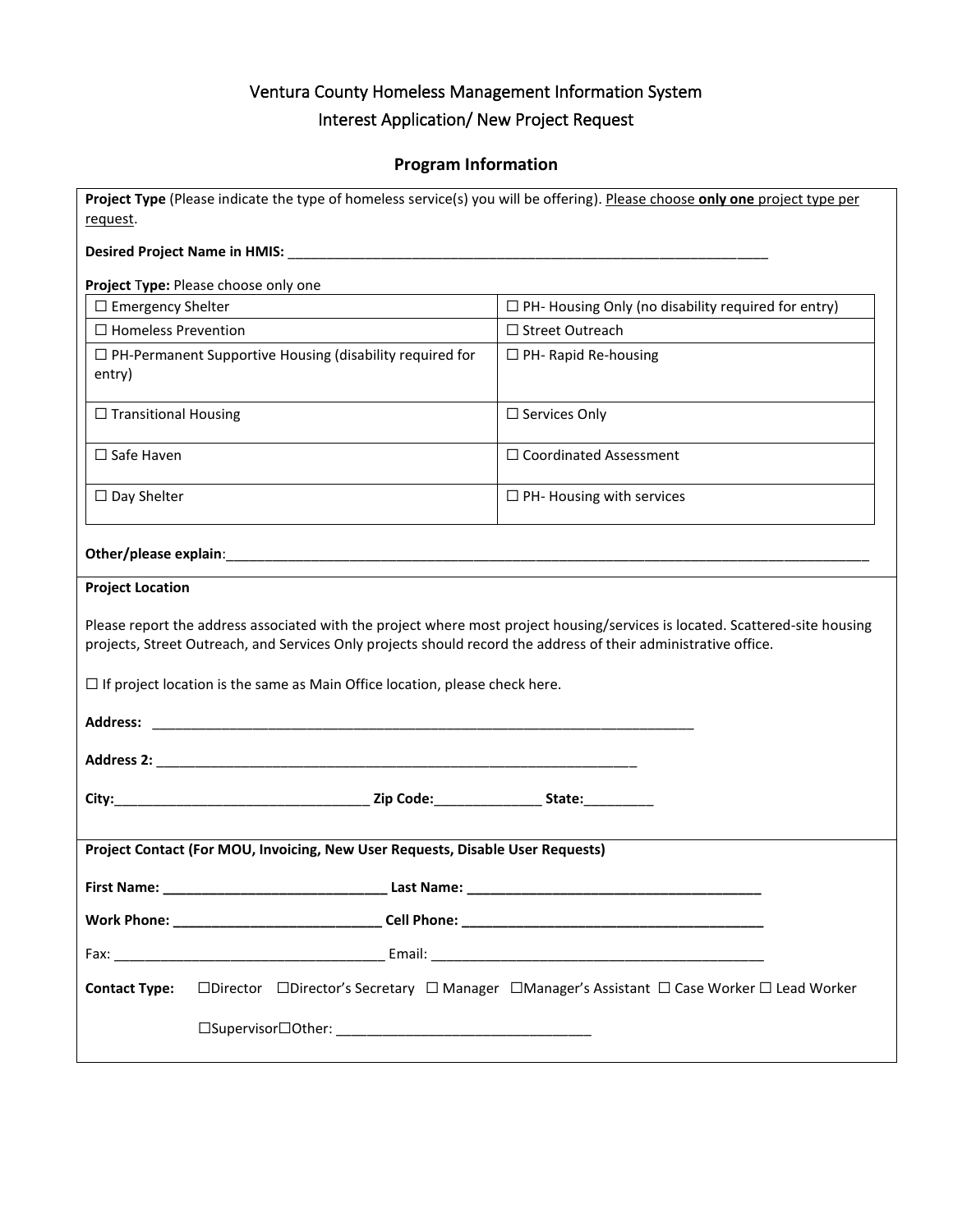| <b>Project Referral Contact (For Coordinated Entry System Referrals)</b>                                                                         |
|--------------------------------------------------------------------------------------------------------------------------------------------------|
|                                                                                                                                                  |
|                                                                                                                                                  |
|                                                                                                                                                  |
| <b>Contact Type:</b> $\Box$ Director $\Box$ Director's Secretary $\Box$ Manager $\Box$ Manager's Assistant $\Box$ Case Worker $\Box$ Lead Worker |
|                                                                                                                                                  |

### **Project Information**

| <b>Housing Type (For Housing Projects ONLY- Emergency</b>                                                                                                                                                                                                            | <b>Household Type:</b>                                                                                                                                   |  |
|----------------------------------------------------------------------------------------------------------------------------------------------------------------------------------------------------------------------------------------------------------------------|----------------------------------------------------------------------------------------------------------------------------------------------------------|--|
| Shelter, Transitional Housing, Permanent Housing,                                                                                                                                                                                                                    | $\Box$ HH w/out Children                                                                                                                                 |  |
| <b>Permanent Supportive Housing)</b>                                                                                                                                                                                                                                 | $\Box$ HH w/ adults and Children                                                                                                                         |  |
| Site-based-single-site<br>⊔                                                                                                                                                                                                                                          | $\Box$ HH w/ only children                                                                                                                               |  |
| <b>Tenant Based-scattered site</b><br>□                                                                                                                                                                                                                              |                                                                                                                                                          |  |
| Site-based/ multiple-clustered site<br>□                                                                                                                                                                                                                             |                                                                                                                                                          |  |
| <b>Bed Type:</b>                                                                                                                                                                                                                                                     | Availability:                                                                                                                                            |  |
| $\Box$ Facility Type                                                                                                                                                                                                                                                 | $\Box$ Year-Round                                                                                                                                        |  |
| $\Box$ Voucher                                                                                                                                                                                                                                                       | $\Box$ Seasonal                                                                                                                                          |  |
| $\Box$ Other                                                                                                                                                                                                                                                         | $\Box$ Overflow                                                                                                                                          |  |
|                                                                                                                                                                                                                                                                      | $\Box N/A$                                                                                                                                               |  |
|                                                                                                                                                                                                                                                                      |                                                                                                                                                          |  |
| Method for tracking Emergency Shelter: $\Box$ Entry/Exit<br><b>Population Serving</b><br>the clients served by the provider. If none of the target populations apply to the project, this question can be left blank.<br>Target Population: (Please choose only one) | $\Box$ Night by Night<br>A target population should be selected if the project is designed to serve that population and at least three-fourths (75 %) of |  |
| $\Box$ SM Single Males 18 and Over                                                                                                                                                                                                                                   | $\Box$ HC Households with Children                                                                                                                       |  |
| $\Box$ SF Single Females 18 and Over                                                                                                                                                                                                                                 | $\Box$ YM Unaccompanied Young males                                                                                                                      |  |
| $\Box$ SMF Single Males and Females                                                                                                                                                                                                                                  | $\Box$ YM Unaccompanied Young females 18 and over                                                                                                        |  |
| $\Box$ CO Couples Only, No children under 18                                                                                                                                                                                                                         | $\Box$ YMF Unaccompanied Young Males and Females under 18                                                                                                |  |
| $\Box$ SMF + HC Single                                                                                                                                                                                                                                               | $\Box$ Males/Females/Household with children                                                                                                             |  |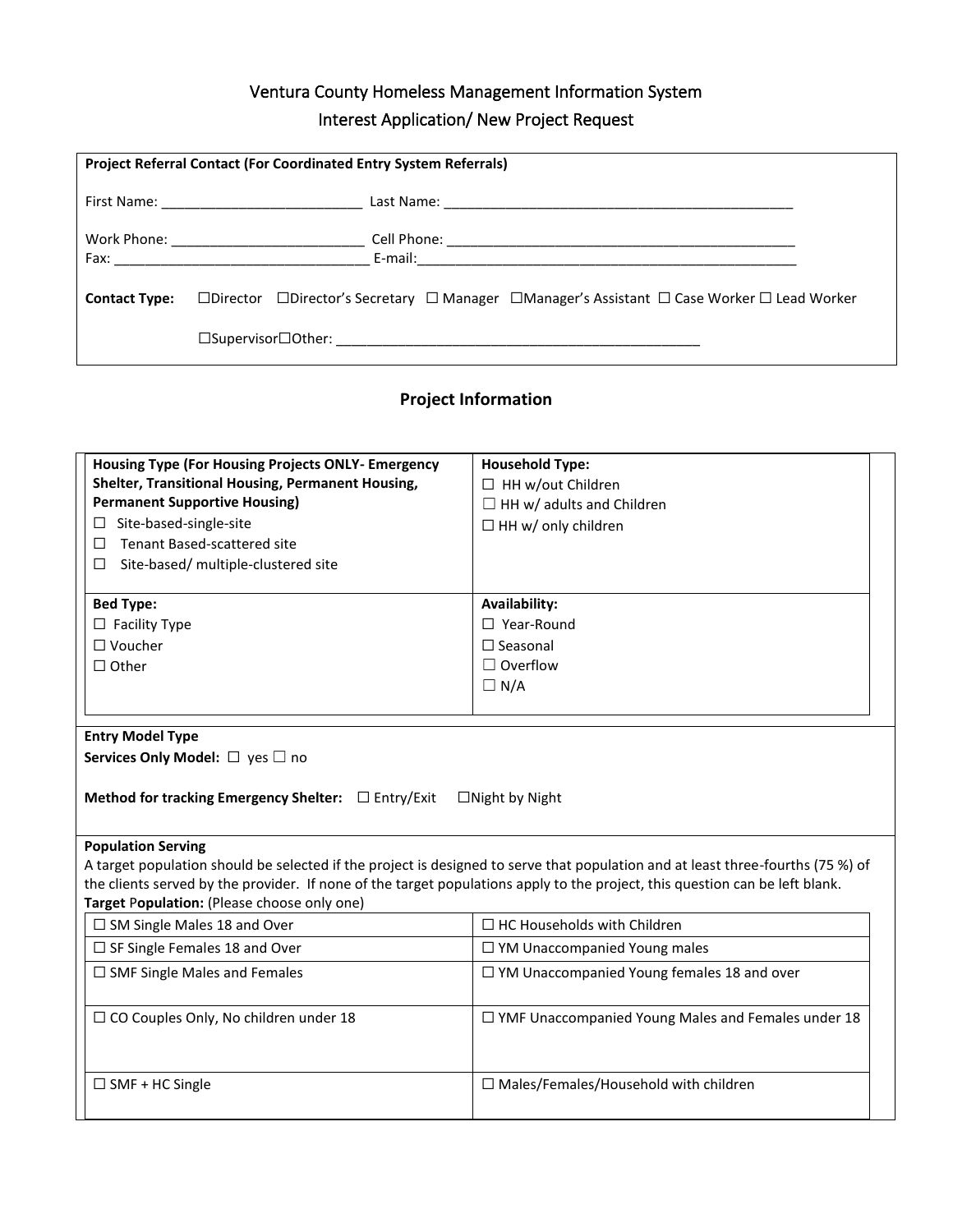| $\Box$ SM + HC Single Males and Households<br>With children under 18                                                                              | $\Box$ SF + HC Single Females and Households with children         |
|---------------------------------------------------------------------------------------------------------------------------------------------------|--------------------------------------------------------------------|
| $\Box$ CH Chronically Homeless individuals and Families                                                                                           |                                                                    |
| <b>Target Population</b><br>$\Box$ Not applicable<br>$\Box$                                                                                       | DV: Domestic Violence Victims<br>$\Box$ HIV: Persons with HIV AIDS |
| <b>Grant/ Contract Information</b>                                                                                                                |                                                                    |
| Provider Grant Type: □ HOPWA □ PATH □ RHY □ SSVF □ N/A                                                                                            |                                                                    |
| <b>Funding Source (Funding source information is mandatory for HMIS project configuration)</b>                                                    |                                                                    |
|                                                                                                                                                   |                                                                    |
| Grant Identifier (ID #): _______________                                                                                                          |                                                                    |
| Grant Start Date: _________________________________Grant End Date: ________________________________<br>Grant Identifier (ID #): _________________ |                                                                    |
| Grant Start Date: _________________________________Grant End Date: ________________________________                                               |                                                                    |
| <b>Services</b><br>Please list the services that will be provided by this project and will be captured in HMIS:                                   |                                                                    |
| 4.                                                                                                                                                |                                                                    |
|                                                                                                                                                   |                                                                    |
| $6.$ $\overline{\phantom{a}}$                                                                                                                     |                                                                    |
|                                                                                                                                                   |                                                                    |
|                                                                                                                                                   |                                                                    |
|                                                                                                                                                   |                                                                    |
| 10.                                                                                                                                               |                                                                    |
|                                                                                                                                                   |                                                                    |